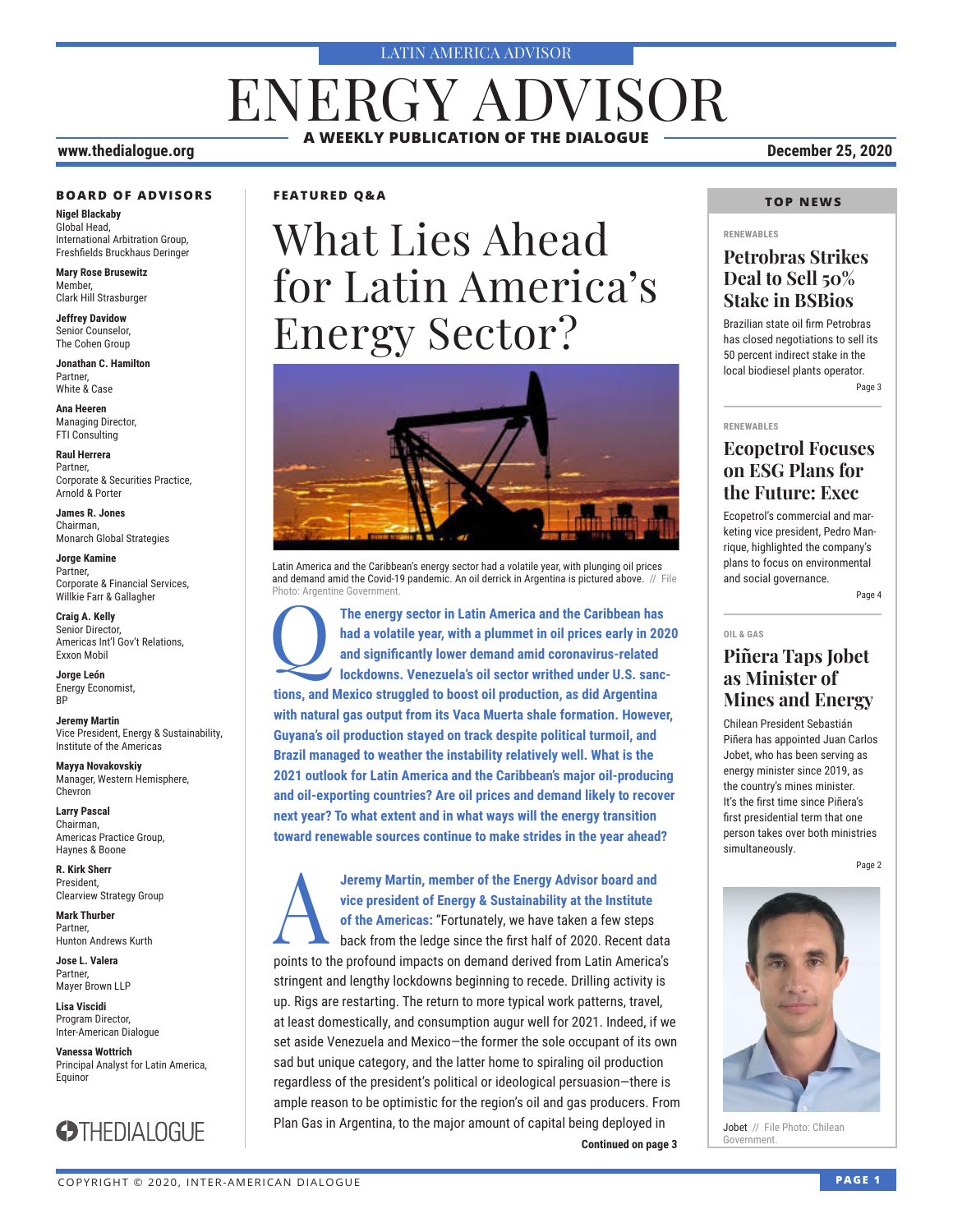#### **OIL AND GAS NEWS**

# Petrobras Makes Progress on Privatization Plans

Brazilian state oil firm Petrobras has announced the sale of 14 exploration and production fields in Bahia state, a move that is part of the company's privatization plans, América Economía reported last Friday. Ouro Preto Energia Onshore, a subsidiary of 3R Petroleum, will pay \$250 million in the transaction. Of that amount, \$10 million has already been paid, and the remainder will be paid once the sale is closed, Petrobras said. The deal is subject to the approval of Brazil's National Agency for Petroleum, Gas and Biofuels, or ANP. Petrobras owns 100 percent of the shares in the 14 fields, except for the Cambacica and Guanambi fields, of which it has majority stakes of 75 percent and 80 percent, respectively, according to the report. The news comes amid other reports of more sales, including a deal to sell Petrobras' overall stake in the Rabo Branco field to Energizzi Energias do Brasil for \$1.5 million, according to Zacks Equity Research. Rabo Branco is located to the south of the Carmópolis field in the Sergipe-Alagoas Basin in the state of Sergipe. Petrobras owns a 50 percent stake in the concession. The company also recently announced it had closed the divestment of its full ownership in four onshore fields at the Tucano Basin in the state of Bahia. Petrobras sold the entire stake to Eagle Exploraçao de Óleo e Gás for \$2.57 million, in addition to \$602,000 it received at the time of signing the sale contract, for a total of \$3.17

### **SUBSCRIBER NOTICE**

The Energy Advisor will not be published the week of Dec. 28 in observance of the New Year's holiday in the United States. We wish our readers a happy holiday season and a prosperous new year.

million, Zacks Equity Research said. Petrobras has managed to handle the uncertainty brought by the Covid-19 pandemic this year. "Petrobras CEO Roberto Castello Branco's efforts to make his company profitable are working, despite the demand and price declines for crude oil," Mark Langevin, senior advisor to Horizon Client Access, told the Advisor in a **[Q&A](http://www.thedialogue.org/wp-content/uploads/2020/11/LEA201113.pdf)** last month. In related news, Petrobras announced on Wednesday that it would be rationalizing its international presence next year in relation to what it called "the three main oil markets in the world," in reference to Europe, North America and Asia. As part of the plan, the Brazilian company will focus its commercial operations outside the South American nation in its offices in Rotterdam, the Netherlands, Houston and Singapore. The measure, Petrobras said, is aligned with "the actions to reduce corporate expenses within the resilience plan." Of the 18 foreign offices Petrobras had at the end of 2018, it has already closed 10, located in China, Mexico, Iran, Turkey and New York, as well as Japan, Paraguay, Nigeria, Tanzania and Libya. Petrobras has maintained some foreign offices, including in Bolivia, Argentina, Colombia and Uruguay, according to the statement.

# Piñera Taps Jobet as Minister of Mines and Energy in Chile

Chilean President Sebastián Piñera has named Juan Carlos Jobet as minister of Energy and Mines, the first time Chile has had one minister for the two areas since Piñera's first presidential term, La Tercera reported. Jobet, who had been serving as Chile's energy minister, will now also assume responsibility for the government's mining portfolio. The last person to hold such a post was Laurence Golborne during Piñera's first administration, from 2010 to 2014. However, it's not uncommon for ministers in Chile to manage several areas. For example, former President Ricardo Lagos' energy minister, Jorge Rodríguez, also simultaneously served as minister of economy and mining. Jobet, who took over the energy ministry in 2019, is a commercial engineer. During Piñera's

#### **NEWS BRIEFS**

### **U.S. Treasury Extends Measure Blocking PDVSA Creditors' Seizure of Citgo**

The U.S. Treasury Department on Wednesday again extended a measure blocking transactions related to Venezuelan state oil firm PDVSA's 2020 bond until July of next year, effectively protecting PDVSA's U.S.-based refiner Citgo from seizure by creditors. A previous extension was set to expire on Jan. 19, a day before the U.S. presidential inauguration, Reuters reported. The measure helps the Venezuelan opposition retain control of Citgo, which is considered one of Venezuela's most valuable foreign assets.

### **Peru's Ministry of Mines and Energy Issues New Rules to Determine Prices**

Peru's Ministry of Mines and Energy on Sunday published in the country's official gazette a decree that establishes new policies for determining the price of natural gas for electricity generation, Gestión reported. The decree comes in response to a ruling by the Supreme Court in September in a bid to maintain arbitrariness, equality and efficiency in the pricing scheme, as well as comply with the competition requirements, according to the report.

### **ExxonMobil Reaches Production Target in Guyana's Stabroek Block**

ExxonMobil has reached its production objective of 120,000 barrels per day (bpd) at its Liza 1 well on Guyana's deepwater Stabroek block, following delays due to technical issues earlier this year, Argus Media reported Monday. The company reached the output target a year after production started. Exxon now plans to expand Guyana's offshore flows to 750,000 bpd by 2026, according to the report. [Editor's note: See related **[Q&A](http://www.thedialogue.org/wp-content/uploads/2020/11/LEA201127.pdf)** in the Nov. 27 issue of the Energy Advisor.]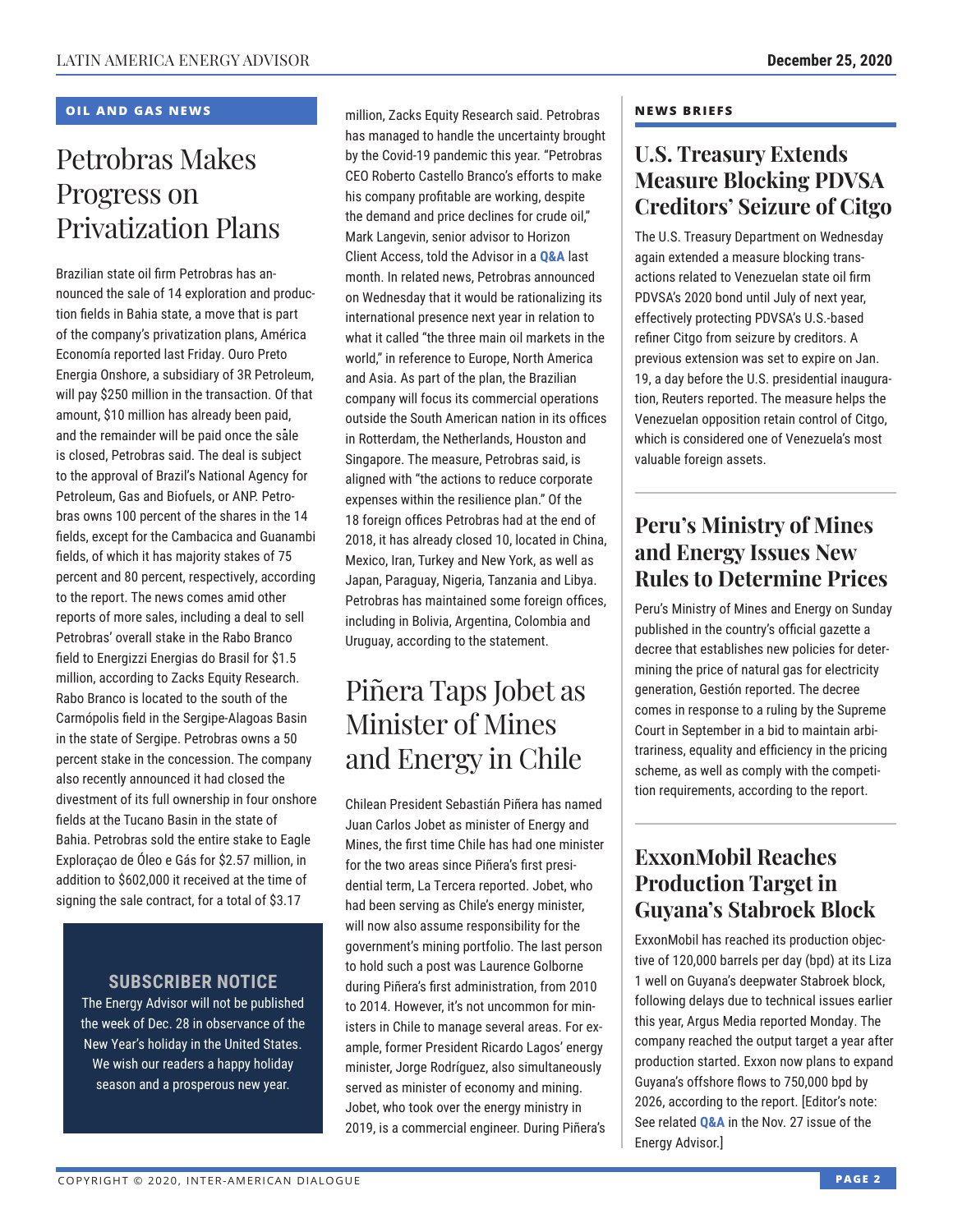first term, he served as minister of labor and deputy secretary of housing and urbanism, La Tercera reported.

# Pemex's Talks With Consortium Will Continue: Talos CEO

Talks between Mexican state oil company Pemex and a private consortium headed by U.S.-based Talos Energy over the future of a shared crude deposit can continue at least until March, after the energy ministry approved an extension, Talos CEO Tim Duncan told Reuters on Tuesday. A previous deadline for an initial so-called unitization deal had been set for next week, but Mexico's energy ministry agreed to let negotiations between the two parties continue through March 25, Duncan said. "Continuing talks with Pemex during the extended period represents the clearest and fastest route toward expedited first oil, which benefits all parties involved, including the government of Mexico," said Duncan. The two companies have been in conflict over who should manage a potentially lucrative project in the offshore Zama oil field, which Talos discovered three years ago and is estimated to hold nearly 700 million barrels of oil. Pemex claims that more than half of Zama lies in its neighboring block.

#### **RENEWABLES NEWS**

# Petrobras Strikes Deal to Sell 50% Stake in Biodiesel Operator

Brazilian state oil company Petrobras has closed negotiations to sell a 50 percent indirect stake in local biodiesel plants operator BSBios, Renewables Now reported Monday. The firm's biodiesel unit, Petrobras Biocombustível, had been in talks with RP Participaçoes em Biombustíveis. The two companies agreed on the transaction, which is valued at 319 million

#### **FEATURED Q&A / Continued from page 1**

Colombia and Brazil, to wild-eyed optimism about Guyana and discoveries in neighboring Suriname, the pieces are in place for a resurgent regional oil and gas portfolio. But all of these developments demand contextualization in a far more climate-conscious global setting. The arrival of the Biden administration and commitment to rejoin the Paris Agreement, as well as plans to host a world climate summit in his first 100 days in office must be considered. Also critical is the march to COP-26 in Glasgow in November. How increased production of oil and gas is balanced with climate action may not hit directly home in 2021, but the pressure will be evident. Managing methane emissions and flaring are two of the most important points at the intersection of climate and the region's oil and gas sector. Further, high-level policy commitments to pursue net-zero and more ambitious climate targets will demand that decarbonization beyond the power sector is addressed. Electrification of transport will gain speed. Hydrogen, and the potential to harness renewable energy for its production, will also be part of the energy landscape and transition in Latin America and the Caribbean. Next year may be the pivot—call it recovery meets energy paradigm shift."

Regina Ranieri, business development manager at UL Renewables: "2021 will undoubtedly<br>be a great year for the electricity **opment manager at UL Renewables:** "2021 will undoubtedly sector in Latin America and the Caribbean, as the pandemic considerably modified consumption habits—in favor of residential consumption over industrial consumption and the GDP recovery expected next year will require a strategic approach to the energy sector. Among the topics that occupy the agendas of all countries in the region, the following stand out: electromobility, green hydrogen (for transport and energy), storage and digitization of the industry. In recent years, there has been a paradigm shift in our sector that has given greater decision-making power to the end user, and where climate change is undoubtedly of vital importance. In all of these topics, all countries are generating their own rules and regulations, and promoting investments. Issues such as sustainable transport and distributed energy are discussions that have already been taking place in Europe for many years, so the efficient use of these in Latin America and the Caribbean will also be key. Regarding Chile, Colombia and Peru are the great promising promoters of renewable energy, with incentive programs and interesting regulations for investors. Mexico and Argentina are in limbo, with neutral policies in terms of promoting renewables. Brazil continues on its independent course, with a big boom for solar energy. Other countries such as Panama, Ecuador, Uruguay and Nicaragua are taking solid steps to promote renewable energy and transportation."

Schreiner Parker, vice president<br>
for Latin America at Rystad<br>
Energy: "The Latin American<br>
energy sector had a very difficult<br>
and the line singures but the settle latin **for Latin America at Rystad Energy:** "The Latin American and challenging year, but the outlook for 2021 appears more promising—at least for some. Looking forward globally, Covid-19 is expected to weigh on oil demand in 2021 and 2022, as there will be lingering behavioral effects such as working from home and aversion to nonessential travel. Even with the positive vaccine news, it is expected that international flights will remain far below 2019 levels. This lag in demand recovery will continue to affect price, creating a ceiling in the \$50/barrel range for the next two years. At that price, oil-producing countries with low project breakevens are set to receive continued investment and boost production. Both Brazil in the Santos Basin and Guyana in its prolific Stabroek Block have breakeven averages below the \$50/barrel mark, and both will see increases in those two categories in 2021. Other sources of production in Latin America look more suspect in a 'lower for longer' pricing scenario. Attracting **Continued on page 6**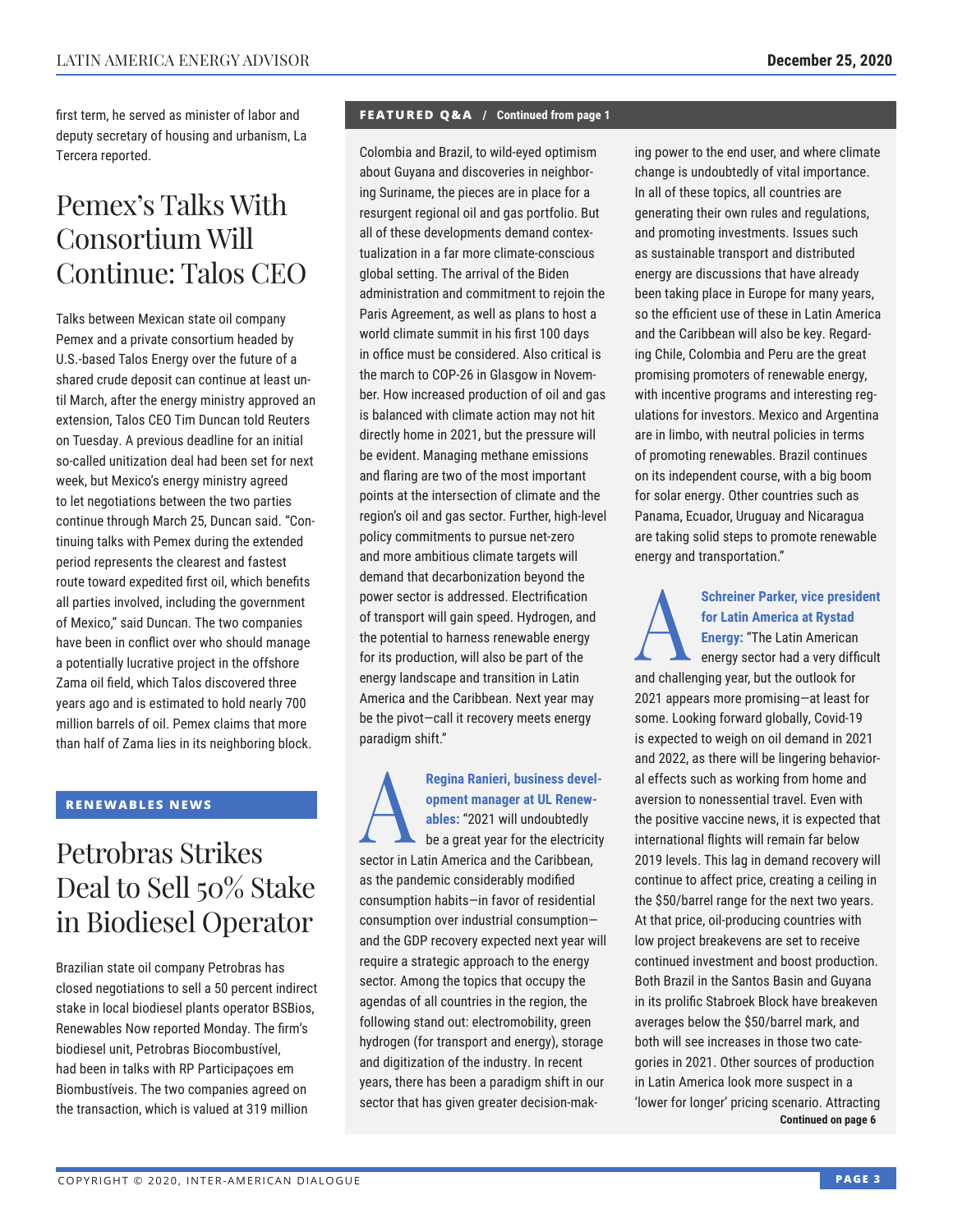reais, or approximately \$62.5 million, Renewables Now reported. The value attributed to 100 percent of BSBios' shares is 1.23 billion reais, Petrobras said. A final agreement is still subject to approval by Petrobras Biocombustível's shareholders. BSBios owns two biodiesel plants in Passo Fundo in Rio Grande do Sul state and Marialva in Paraná state. Together, the two facilities have an annual biodiesel production capacity of 14.6 million cubic feet, Renewables Now reported.

# Ecopetrol Focusing on ESG Plans for Future: Marketing VP

Investment funds are moving out of oil and gas, and Colombian state-owned oil company Ecopetrol is responding to that, Pedro Manrique, the firm's commercial and marketing vice president, told Argus Media in an interview published last week. "Investment funds are moving out of oil and gas, so we need to show them we have a good balance between what we need today, and what we will need tomorrow," Manrique said. He mentioned that Ecopetrol has 400 megawatts of solar projects, and that the company hopes investors see "that we have a commitment to the environment, to [environmental, social and corporate governance]."

#### **POLITICAL NEWS**

# International Groups Blast Nicaragua's Opposition Ban

Countries and international groups on Tuesday condemned Nicaraguan lawmakers' action the day before to pass legislation that virtually bans the opposition from participating in next year's presidential election, the Associated Press reported. The measure empowers longtime President Daniel Ortega to unilaterally declare citizens "terrorists" or "traitors to the

## **ADVISOR Q&A**

# What Might Latin America's Economic Recovery Look Like?

The Covid-19 pandemic hit<br>Latin American and Caribbe<br>economies harder than mos<br>other regions of the world. **Latin American and Caribbean economies harder than most other regions of the world, with the International Monetary Fund projecting an 8.1 percent regional GDP contraction this year. Currencies also took a hit, with the Brazilian real falling more than 40 percent and talks of devaluation resurging in Argentina, though the Mexican peso gained traction following a record low in March. What is the outlook next year for the region's main economic indicators, such as GDP and inflation? What trends are likely to be observed in terms of currencies? Which countries will struggle with economic recovery the most next year, and which will bounce back quicker—and why?**

Alicia Bárcena, executive secre-<br>
tary of the United Nations Com-<br>
mission for Latin America and<br>
the Caribbean (ECLAC): ""After<br>
folling have a stimulated 2.7 a group in 0.000 **tary of the United Nations Commission for Latin America and**  falling by an estimated 7.7 percent in 2020 the sharpest contraction in the past 120 years—Latin America and the Caribbean's GDP is forecast to rebound in 2021, growing by 3.7 percent on average. At the subregional level, South America is forecast to grow by 3.7 percent, Central America and Mexico by 3.8 percent and the Caribbean countries by 4.2 percent. The 2021 growth rate is mostly the result of a statistical rebound or carryover effect and will not be enough to regain the GDP levels lost in 2020. Before the pandemic hit, the region showed a very poor

homeland" and prohibit them from running in elections. Ortega has already labeled virtually the entire opposition with those terms, so the law appears designed to eliminate any opposition to Ortega extending his rule in the Central American nation. The Organization of American growth track in the last decade—1.8 percent on average from 2010-2019 and 0.3 percent from 2014-2019. If after the rebound in 2021 the region regains its average annual growth of 1.8 percent, the pre-pandemic level of

**Expansive macroeconomic policies have a crucial role to play..." — Alicia Bárcena**

GDP would be achieved by 2024. At the average rate of the las six years (2014-2019), it will take more than a decade. The negative social economic and productive effects in terms of unemployment, poverty, inequality and losses in productive capacity and human capital will take years to overcome. Hence, expansive macroeconomic policies have a crucial role to play in enabling the region not only to mitigate the economic and social costs of the pandemic, but also to improve on its recent growth performance, following the expected rebound in 2021. Without these active measures, a return to pre-crisis levels of economic activity is likely to take several years."

**EDITOR'S NOTE: More commentary on this topic appears in t[he Q&A of](http://www.thedialogue.org/wp-content/uploads/2020/12/LAA201223.pdf) Wednesday's issue of the Latin America Advisor.**

States issued a statement calling on Nicaragua to repeal the legislation, saying it violated Nicaraguans' political rights. "The attempt to call elections in which those who are in the legitimate opposition are prevented from participating is an attack on fundamental rights,"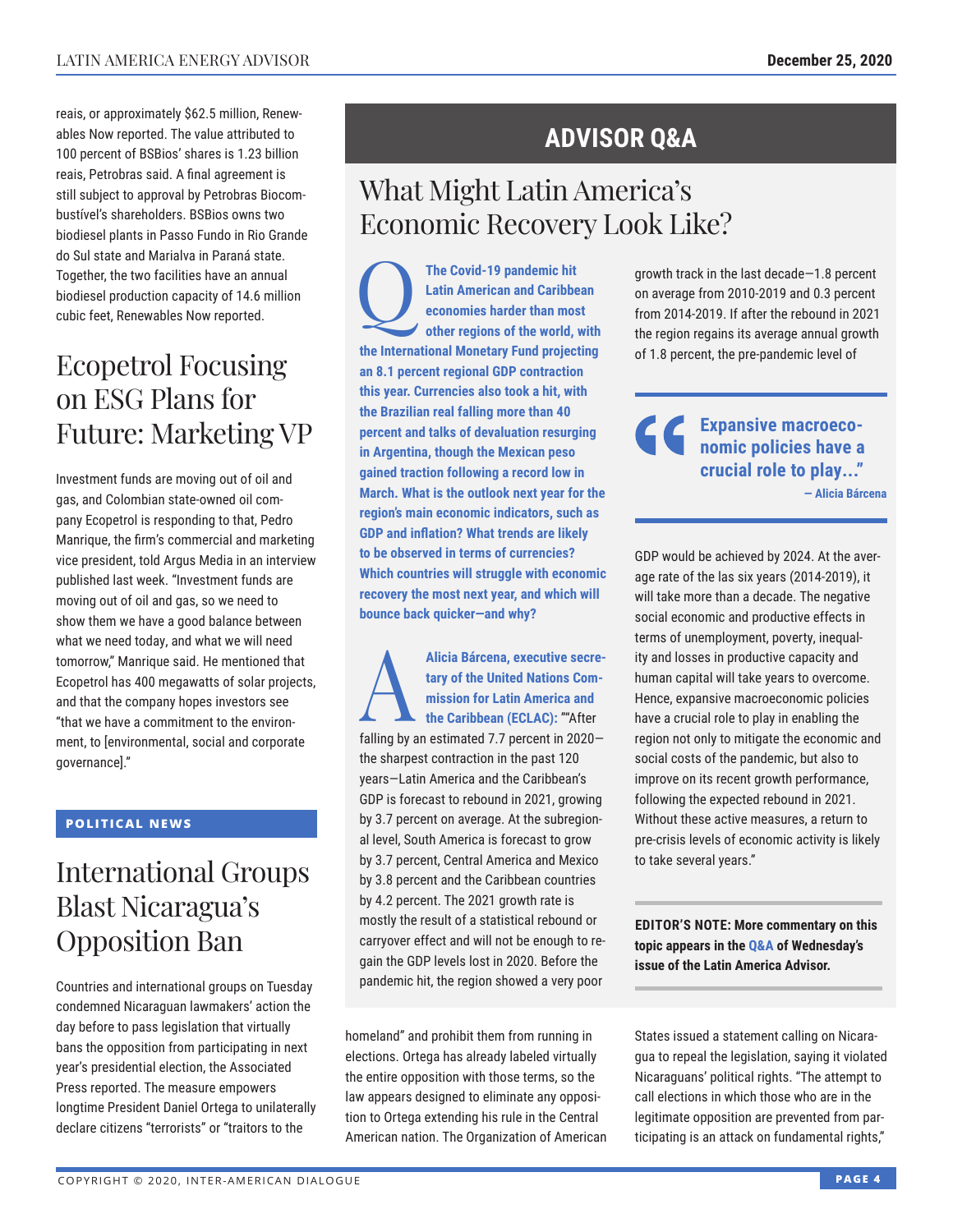#### **NEWS BRIEFS**

### **Substation Fire Causes Blackout in Buenos Aires**

A huge power outage left Buenos Aires in the dark on Tuesday for several hours, leaving hundreds of thousands of homes and businesses without electricity and paralyzing metro lines, BBC News reported. Power company Edesur said about one million people in the south-central area of Buenos Aires were affected. The outage was caused by a fire at a substation, Edesur said, adding that by Tuesday evening power had been restored to nearly all customers.

### **Mexico's Three Main Opposition Parties Form Alliance**

Mexico's three main opposition parties, the conservative National Action Party, the centrist Institutional Revolutionary Party and the leftof-center Party of the Democratic Revolution, on Tuesday announced an alliance in a bid to compete against the ruling Morena party in the legislative elections scheduled for June 6, the Associated Press reported. The three parties have been bitter rivals in the past and have little in common ideologically. In announcing the alliance, dubbed "Va por México," or "This is for Mexico," party leaders blasted Mexican President Andrés Manuel López Obrador, calling him a populist.

### **Brazil's Bank Lending Grows 1.8% in November**

Brazil's level of bank lending grew 1.8 percent in November as compared to October as individuals and businesses took out more loans, banking lobby organization Febraban said Tuesday. Over the past 12 months, the level of bank lending grew 15.2 percent, the quickest pace since September 2013, said Febraban. Government lending programs to help small businesses largely fueled the increase, the organization added.

said the OAS General Secretariat. The European Union's policy chief, Josep Borrell, said in a statement that the measure "represents another step in the intimidation of the people of Nicaragua and distances the country from the rule of law." Spain's parliament approved a call to "clearly and completely condemn the repeated violation of the human rights of the Nicaraguan people by the Daniel Ortega regime and the passing of laws that clearly imply the violation of political and civil rights." Additionally, Michael Kozak, the acting assistant secretary of the Bureau of Western Hemisphere Affairs at the U.S. State Department, wrote that the law "essentially blocks opposition candidates from running for office." Kozak added, "Ortega is shredding any credibility he has left." Ortega has already exceeded term limits, but he is nevertheless expected to run again in the election, which is scheduled for Nov. 7, 2021. He previously was Nicaragua's president from 1979-1990 and returned to the presidency in 2007 after three failed attempts.

### **ECONOMIC NEWS**

# IMF OKs \$2 Billion Loan Disbursement for Ecuador

The International Monetary Fund's executive committee on Monday approved a \$2 billion loan disbursement for Ecuador in order to support the country's efforts to fight Covid-19. The disbursement is part of the IMF's economic plan to provide Ecuador with as much as \$6.5 billion in loans over the next 27 months. The South American nation's economic activity is expected to shrink by 9.5 percent this year, a contraction that is less sharp than the 11 percent contraction that analysts expected earlier this year. "The Ecuadorean economy is showing nascent signs of economic recovery after bottoming out in the second quarter. New infections and deaths from Covid-19 have moderated compared to the high levels seen in the spring, reflecting decisive actions by the authorities to contain the outbreak," said IMF Deputy Director Antoinette Sayeh. The IMF approved an "Extended Fund Facility" for Ecuador in September. The program aims to support the Ecuadorean government's efforts to stabilize the country's economy, protect lives and livelihoods, expand coverage of social-assistance programs and also ensure the sustainability of debt, among other goals, the IMF said in a statement. "The authorities have continued to advance their reform agenda in key areas," Sayeh added. "On governance and transparency, the National Assembly has approved near unanimously the amendments to significantly enhance the anti-corruption framework, and the authorities have expanded public access to asset declarations of politically exposed persons." Meantime, a top opposition candidate ahead of Ecuador's Feb. 7 presidential election criticized the country's \$17 billion debt restructuring deal with the IMF, saying the deal that President Lenín Moreno struck with the lender is bad for Ecuador, the Financial Times reported. "We don't see any sense in continuing with the current program the IMF has with the Moreno government," said Andrés Arauz, a 35-year-old economist. "Firstly because the quantity of resources is too small and secondly because the conditionality associated with it is absolutely counterproductive for Ecuador's growth and development needs," Arauz told the newspaper in an interview. Instead, Arauz is proposing an immediate public spending increase of as much as 1.5 percent of gross domestic product, a large public works program, a wealth tax and an end to privatizations.

# Brazil Records Fifth Consecutive Month of Net Job Gains

Brazil added a net 414,556 formal jobs in November, according to Economy Ministry figures published on Thursday, Reuters reported. It was the fifth consecutive month with a net jobs gain, in part due to more hiring in retail and services as activity recovered from the peak of the coronavirus pandemic, Reuters reported. Over the first 11 months of the year, Brazil's economy added a net 227,025 formal jobs, according to the report.